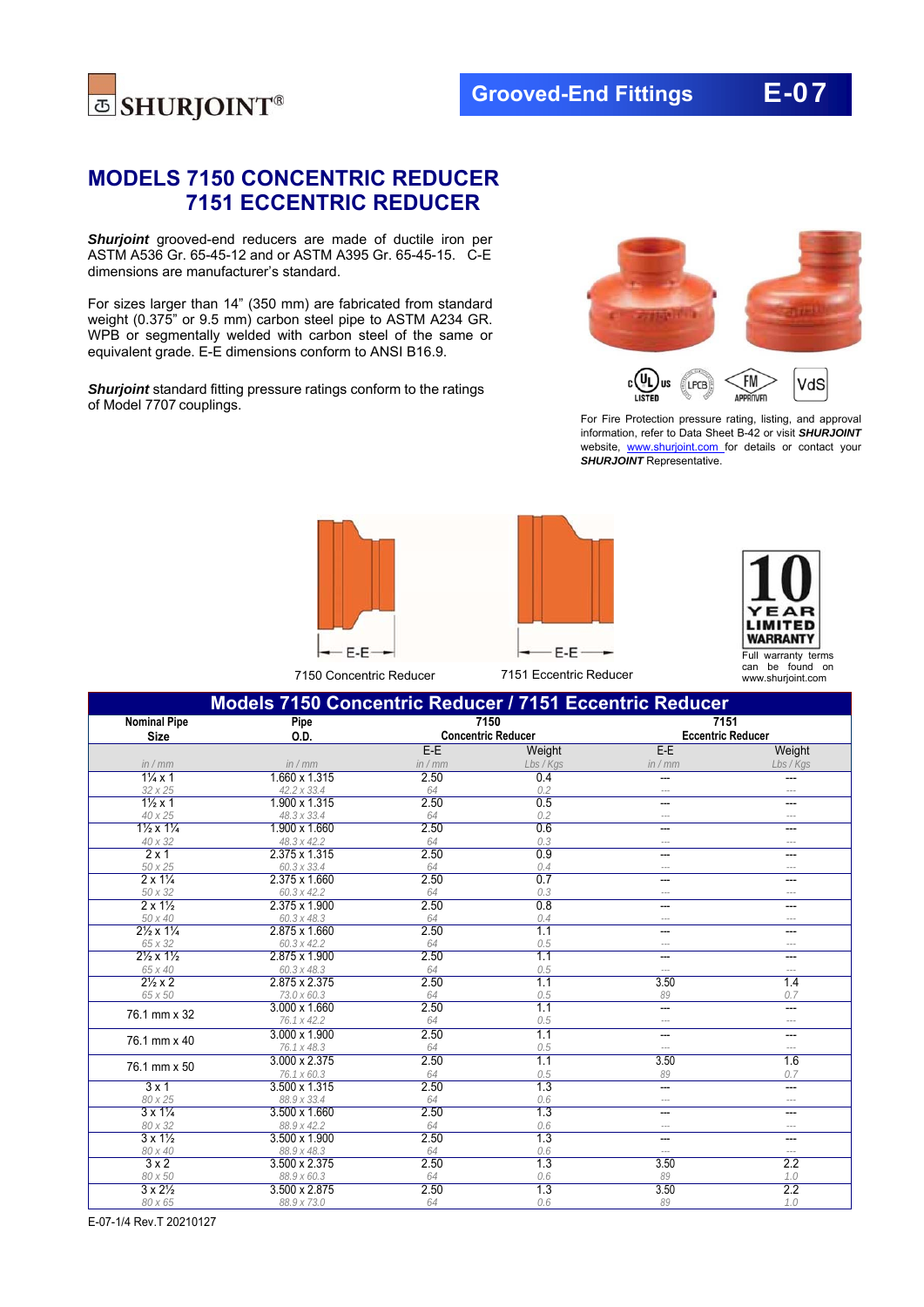| <b>B</b> SHURIOINT |
|--------------------|
|                    |

**Grooved-End Fittings** E-07

| $\Box$ Shuniolis   |                                      |      |         |            |      |  |
|--------------------|--------------------------------------|------|---------|------------|------|--|
| 80 x 76.1 mm       | $3.500 \times 3.000$<br>88.9 x 76.1  | 2.50 |         | 3.50<br>89 |      |  |
|                    | 1.500 x 2.375                        | 3.00 | <u></u> | 4.00       | 2.U  |  |
| 100 x 50<br>4 x 2½ | $114.3 \times 60.3$<br>1.500 x 2.875 | 3.00 | ے . د   | 4.00       | ن. ن |  |
| 100 x 65           | 114.3 x 73.0                         |      |         | 102        |      |  |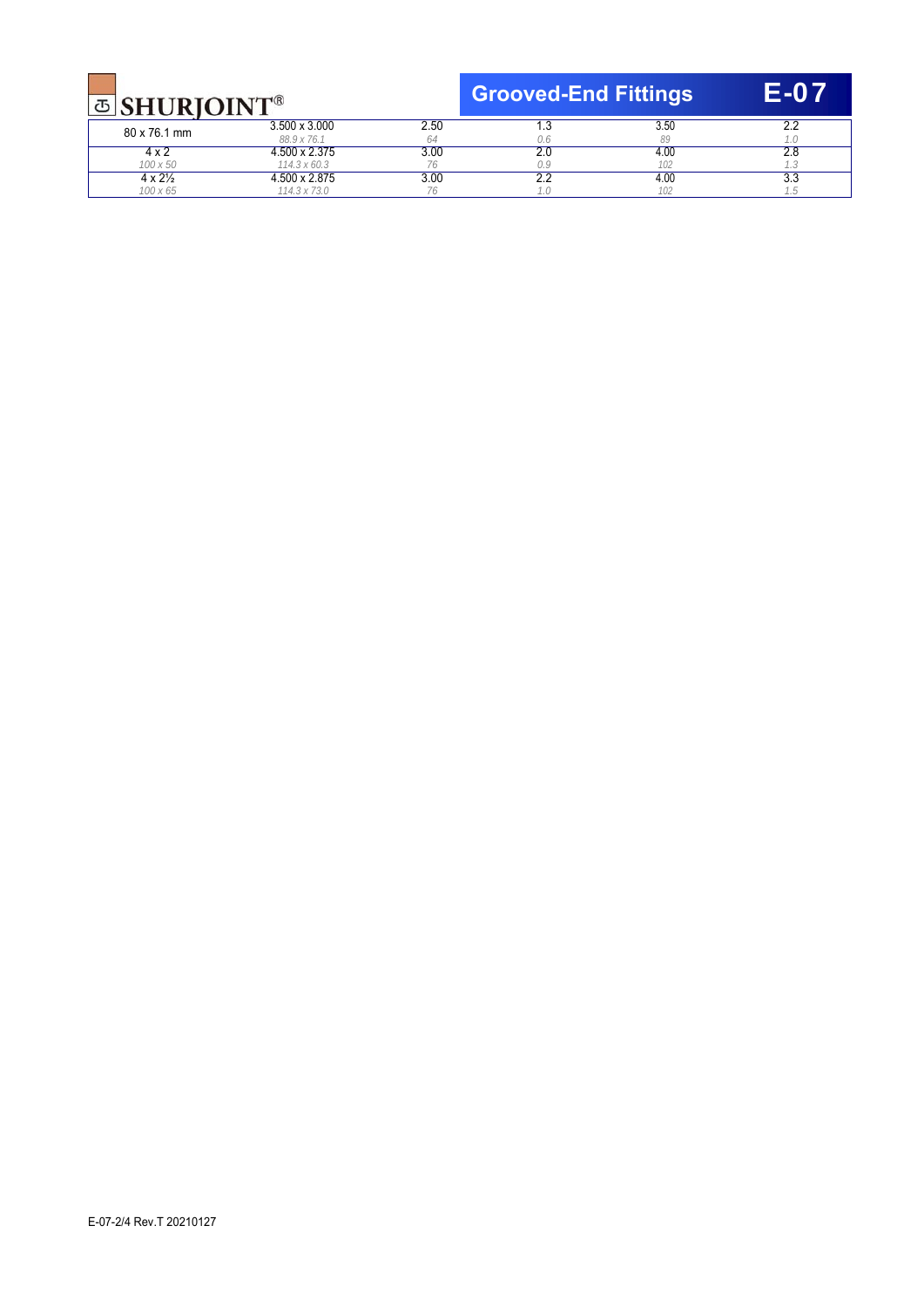

| Models 7150 Concentric Reducer / 7151 Eccentric Reducer |                                 |                                   |             |                                  |                                  |  |
|---------------------------------------------------------|---------------------------------|-----------------------------------|-------------|----------------------------------|----------------------------------|--|
| <b>Nominal Pipe</b><br><b>Size</b>                      | Pipe<br>O.D.                    | 7150<br><b>Concentric Reducer</b> |             | 7151<br><b>Eccentric Reducer</b> |                                  |  |
|                                                         |                                 | $E-E$                             | Weight      | $E-E$                            | Weight                           |  |
| in/mm                                                   | in/mm                           | in / mm                           | Lbs / Kgs   | in / mm                          | Lbs / Kgs                        |  |
| 100 x 76.1 mm                                           | 4.500 x 3.000                   | 3.00                              | 2.3         | 4.00                             | 3.3                              |  |
|                                                         | 114.3 x 76.1                    | 76                                | 1.0         | 102                              | 1.5                              |  |
| $4 \times 3$                                            | 4.500 x 3.500                   | 3.00                              | 2.2         | 4.00                             | 2.9                              |  |
| 100 x 80                                                | 114.3 x 88.9                    | 76                                | 1.0         | 102                              | 1.3                              |  |
| 5x4                                                     | $5.563 \times 4.500$            | 3.50                              | 3.6         | 4.00                             | 6.2                              |  |
| 125 x 100                                               | 141.3 x 114.3                   | 89                                | 1.6         | 102                              | 2.8                              |  |
| 6x2                                                     | 6.625 x 2.375                   | 4.00                              | 4.2         | 4.00                             | 4.4                              |  |
| 150 x 50                                                | 168.3 x 60.3                    | 102                               | 1.9         | 102                              | 2.0                              |  |
| $6 \times 2\frac{1}{2}$                                 | 6.625 x 2.875                   | 4.00                              | 4.4         |                                  | $\overline{a}$<br>$\overline{a}$ |  |
| 150 x 65<br>6x3                                         | 168.3 x 73.0<br>6.625 x 3.500   | 102<br>4.00                       | 2.0<br>4.4  | $\overline{\phantom{a}}$<br>4.00 | 7.8                              |  |
| 150 x 80                                                | 168.3 x 88.9                    | 102                               | 2.0         | 102                              | 3.5                              |  |
| 6x4                                                     | $6.625 \times 4.500$            | 4.00                              | 4.6         | 4.00                             | 5.8                              |  |
| 150 x 100                                               | 168.3 x 114.3                   | 102                               | 2.1         | 102                              | 2.7                              |  |
| 6x5                                                     | 6.625 x 5.563                   | 4.00                              | 5.5         | 4.00                             | 9.9                              |  |
| 150 x 125                                               | 168.3 x 141.3                   | 102                               | 2.5         | 102                              | 4.5                              |  |
| 165.1 mm x 50                                           | 6.500 x 2.375                   | 4.00                              | 4.2         | 4.00                             | 4.4                              |  |
|                                                         | 165.1 x 60.3                    | 102                               | 1.9         | 102                              | 2.0                              |  |
|                                                         | $6.500 \times 3.000$            | 4.00                              | 4.2         | $\overline{a}$                   | $\overline{a}$                   |  |
| 165.1 mm x 76.1 mm                                      | 165.3 x 76.1                    | 102                               | 1.9         |                                  | $---$                            |  |
| 165.1 mm x 80                                           | $6.500 \times 3.500$            | 4.00                              | 4.4         | 4.00                             | $\overline{7.7}$                 |  |
|                                                         | 165.1 x 88.9                    | 102                               | 2.0         | 102                              | 3.5                              |  |
| 165.1 mm x 100                                          | 6.500 x 4.500                   | 4.00                              | 4.6         | 4.00                             | 5.8                              |  |
|                                                         | 165.1 x 114.3                   | 102                               | 2.1         | 102                              | 2.7                              |  |
| 165.1 mm x 139.7 mm                                     | 6.500 x 5.500                   | 4.00                              | 5.5         | 4.00                             | 9.9                              |  |
|                                                         | 165.1 x 139.7                   | 102                               | 2.5         | 102                              | 4.5                              |  |
| 8x3                                                     | 8.625 x 3.500                   | 5.00                              | 9.5         | ---                              | $\overline{a}$                   |  |
| 200 x 80                                                | 219.1 x 88.9                    | 127                               | 4.3         | $\overline{a}$                   | $\overline{a}$                   |  |
| 8x4                                                     | 8.625 x 4.500                   | 5.00                              | 11.2        | 5.00                             | 14.6                             |  |
| 200 x 100                                               | 219.1 x 114.3                   | 127                               | 5.1         | 127                              | 6.6                              |  |
| 8x6                                                     | 8.625 x 6.625                   | 5.00                              | 11.4        | 5.00                             | 12.0                             |  |
| 200 x 150<br>$10 \times 4$                              | 219.1 x 168.3<br>10.750 x 4.500 | 127<br>6.00                       | 5.2<br>19.8 | 127<br>6.00                      | 5.5<br>26.4                      |  |
| 250 x 100                                               | 273.0 x 114.3                   | 152                               | 9.0         | 152                              | 12.0                             |  |
| $10 \times 6$                                           | 10.750 x6.625                   | 6.00                              | 19.8        | 6.00                             | 25.3                             |  |
| 250 x 150                                               | 273.0 x 168.3                   | 152                               | 9.0         | 152                              | 11.5                             |  |
| $10 \times 8$                                           | 10.750 x 8.625                  | 6.00                              | 20.9        | 7.00                             | 26.8                             |  |
| 250 x 200                                               | 273.0 x 219.1                   | 152                               | 9.5         | 178                              | 12.2                             |  |
| $12 \times 6$                                           | 12.750 x 6.625                  | 7.00                              | 30.9        | 7.00                             | 39.7                             |  |
| 300x150                                                 | 323.9 x 168.3                   | 178                               | 14.0        | 178                              | 18.0                             |  |
| $12 \times 8$                                           | 12.750 x 8.625                  | 7.00                              | 30.9        | 7.00                             | 40.8                             |  |
| 300 x 200                                               | 323.9 x 219.1                   | 178                               | 14.0        | 178                              | 18.5                             |  |
| $12 \times 10$                                          | 12.750 x 10.750                 | 7.00                              | 30.1        | 7.00                             | 44.1                             |  |
| 300 x 250                                               | 323.9 x 273.0                   | 178                               | 13.7        | 178                              | 20.0                             |  |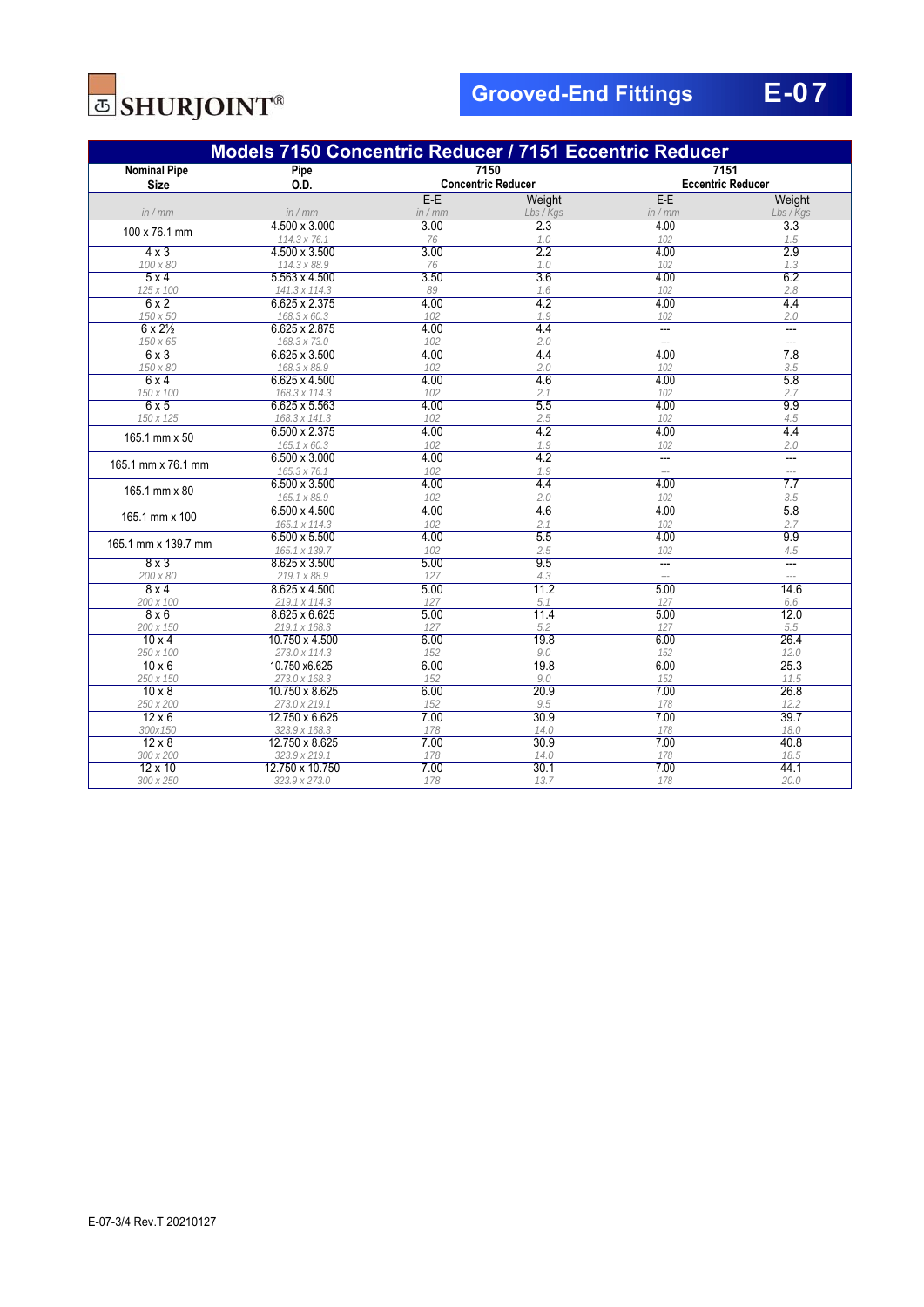

### **MODELS W150 WROUGHT CONCENTRIC REDUCER W151 WROUGHT ECCENTRIC REDUCER**

Material: ASTM A234 Gr. WPB, standard weight (0.375" or 9.5 mm), or segmentally welded carbon steel of the same or equivalent grade

E-E dimensions: conform to ANSI B16.9.



|                     | Models W150 Wrought Concentric Reducer / W151 Wrought Eccentric Reducer |                                |         |         |                               |
|---------------------|-------------------------------------------------------------------------|--------------------------------|---------|---------|-------------------------------|
| <b>Nominal Size</b> | Pipe O.D.                                                               | <b>W150 Concentric Reducer</b> |         |         | <b>W151 Eccentric Reducer</b> |
|                     |                                                                         | $E-E$                          | Weight  | $E-E$   | Weight                        |
| in / mm             | in / mm                                                                 | in / mm                        | in / mm | in / mm | Lbs / Kgs                     |
| $14 \times 6$       | 14.000 x 6.625                                                          | 13.00                          | 67.8    | 13.00   | 67.8                          |
| 350 x 150           | 355.6 x 168.3                                                           | 330.0                          | 30.8    | 330.0   | 30.8                          |
| $14 \times 8$       | 14.000 x 8.625                                                          | 13.00                          | 43.5    | 13.00   | 70.0                          |
| 350 x 200           | 355.6 x 219.1                                                           | 330.0                          | 19.7    | 330.0   | 31.8                          |
| $14 \times 10$      | 14.000 x 10.750                                                         | 13.00                          | 71.9    | 13.00   | 71.9                          |
| 350 x 250           | 355.6 x 273.0                                                           | 330.0                          | 32.7    | 330.0   | 32.7                          |
| 14 x 12             | 14.000 x 12.750                                                         | 13.00                          | 73.9    | 13.00   | 73.9                          |
| 350 x 300           | 355.6 x 323.9                                                           | 330.0                          | 33.6    | 330.0   | 33.6                          |
| $16 \times 8$       | 16.000 x 8.625                                                          | 14.00                          | 87.8    | 14.00   | 87.8                          |
| 400 x 200           | 406.4 x 219.1                                                           | 356.0                          | 39.9    | 356.0   | 39.9                          |
| 16 x 10             | 16.000 x 10.750                                                         | 14.00                          | 60.6    | 14.00   | 90.9                          |
| 400 x 250           | 406.4 x 273.0                                                           | 356.0                          | 27.5    | 356.0   | 41.3                          |
| 16 x 12             | 16.000 x 12.750                                                         | 14.00                          | 92.8    | 14.00   | 92.8                          |
| 400 x 300           | 406.4 x 323.9                                                           | 356.0                          | 42.2    | 356.0   | 42.2                          |
| 16 x 14             | 16.000 x 14.000                                                         | 14.00                          | 94.8    | 14.00   | 94.8                          |
| 400 x 350           | 406.4 x 355.6                                                           | 356.0                          | 43.1    | 356.0   | 43.1                          |
| 18 x 10             | 18.000 x 10.750                                                         | 15.00                          | 111.8   | 15.00   | 111.8                         |
| 450 x 250           | 457.2 x 273.0                                                           | 381.0                          | 50.8    | 381.0   | 50.8                          |
| 18 x 12             | 18.000 x 12.750                                                         | 15.00                          | 114.8   | 15.00   | 114.8                         |
| 450 x 300           | 457.2 x 323.9                                                           | 381.0                          | 52.2    | 381.0   | 52.2                          |
| 18 x 14             | 18.000 x 14.000                                                         | 15.00                          | 117.7   | 15.00   | 117.7                         |
| 450 x 350           | 457.2 x 355.6                                                           | 381.0                          | 53.5    | 381.0   | 53.5                          |
| 18 x 16             | 18.000 x 16.000                                                         | 15.00                          | 79.4    | 15.00   | 120.8                         |
| 450 x 400           | 457.2 x 406.4                                                           | 381.0                          | 36.0    | 381.0   | 54.9                          |
| $20 \times 12$      | 20.000 x 12.750                                                         | 20.00                          | 159.7   | 20.00   | 159.7                         |
| 500 x 300           | 508.0 x 323.9                                                           | 508.0                          | 72.6    | 508.0   | 72.6                          |
| $20 \times 14$      | 20.000 x 14.000                                                         | 20.00                          | 163.7   | 20.00   | 163.7                         |
| 500 x 350           | 508.0 x 355.6                                                           | 508.0                          | 74.4    | 508.0   | 74.4                          |
| 20 x 16             | 20.000 x 16.000                                                         | 20.00                          | 167.6   | 20.00   | 167.6                         |
| 500 x 400           | 508.0 x 406.4                                                           | 508.0                          | 76.2    | 508.0   | 76.2                          |
| 20 x 18             | 20.000 x 18.000                                                         | 20.00                          | 171.6   | 20.00   | 171.6                         |
| 500 x 450           | 508.0 x 457.2                                                           | 508.0                          | 78.0    | 508.0   | 78.0                          |
| 24 x 16             | 24.000 x 16.000                                                         | 20.00                          | 197.6   | 20.00   | 197.6                         |
| 600 x 400           | 609.6 x 406.4                                                           | 508.0                          | 89.8    | 508.0   | 89.8                          |
| 24 x 18             | 24.000 x 18.000                                                         | 20.00                          | 199.5   | 20.00   | 199.5                         |
| 600 x 450           | 609.6 x 457.2                                                           | 508.0                          | 90.7    | 508.0   | 90.7                          |
| 24 x 20             | 24.000 x 20.000                                                         | 20.00                          | 203.5   | 20.00   | 203.5                         |
| 600 x 500           | 609.6 x 508.0                                                           | 508.0                          | 92.5    | 508.0   | 92.5                          |